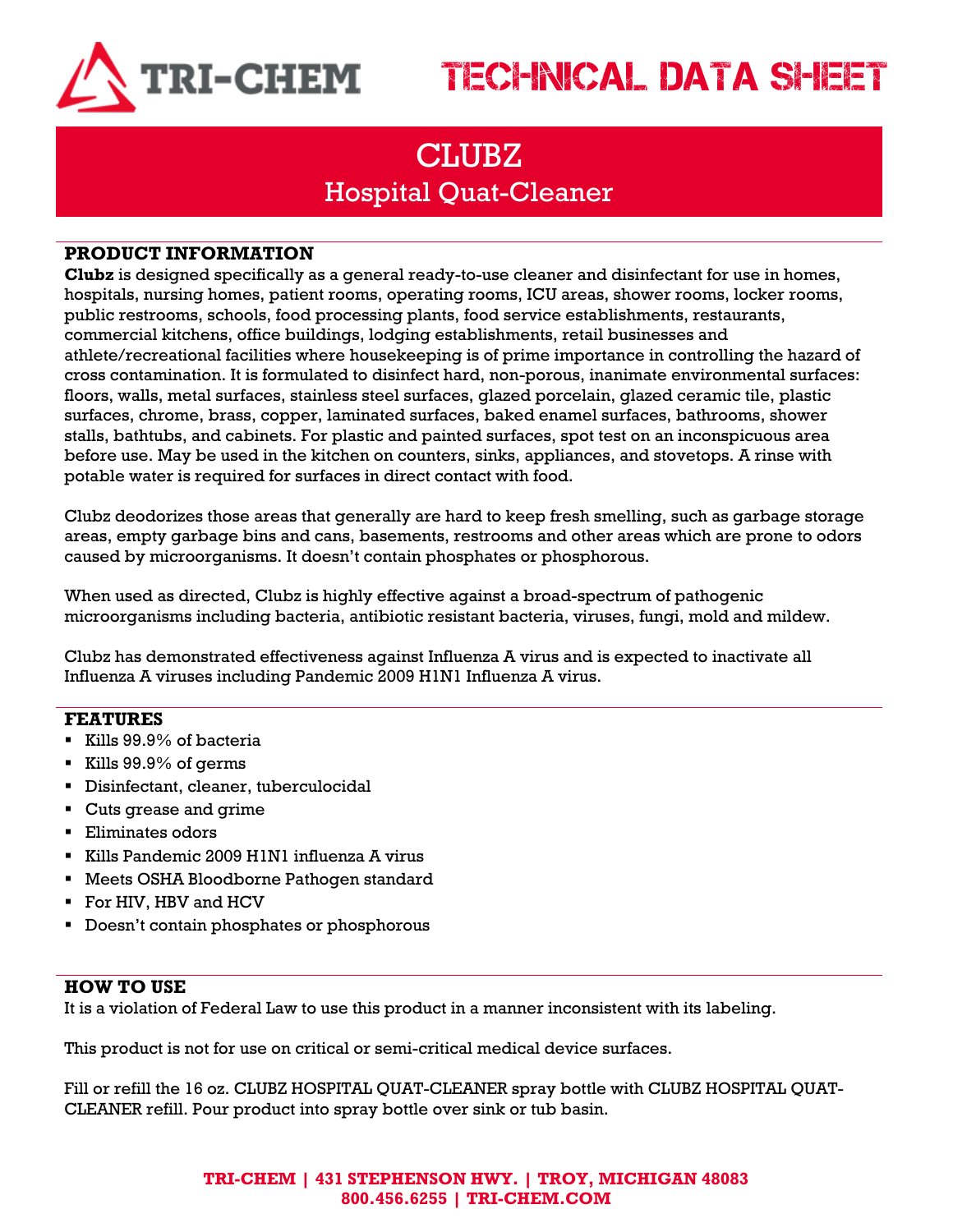

## TECHNICAL DATA SHEET

**DISINFECTION, DEODORIZING AND CLEANING** - Remove gross filth or heavy soil prior to application of the product. Hold container six to eight inches from surface to be treated. Spray area until it is covered with the solution. Allow product to penetrate and the surface to remain wet for 3 minutes (for Bloodborne

Pathogens: allow surface to remain wet for HIV-1 1 minute and for HBV and HCV 1 minute). No scrubbing is necessary. Wipe off with a clean cloth, mop or sponge. The product will not leave grit or soap scum.

**TO DISINFECT FOOD PROCESSING PREMISES**: Before using CLUBZ HOSPITAL QUAT-CLEANER, food products and packaging materials must be removed or carefully protected. For floors, walls and storage areas, hold container six to eight inches from the surface to be treated and spray area until it is covered with the solution. Allow CLUBZ HOSPITAL QUAT-CLEANER to penetrate and remain wet for 3 minutes (for Bloodborne Pathogens: allow surface to remain wet for HIV-1 1 minute and for HBV and HCV 1 minute). Wipe off with a clean cloth, mop or sponge and thoroughly rinse all surfaces in the area with potable water. Heavily soiled areas must be pre-cleaned before using this product.

**TO DISINFECT FOOD SERVICE ESTABLISHMENT FOOD CONTACT SURFACES**: Before using CLUBZ HOSPITAL QUAT-CLEANER food products and packaging materials must be removed or carefully protected. For countertops, appliances, tables, hold container six to eight inches from the surface to be treated and spray area until it is covered with the solution. Allow CLUBZ HOSPITAL QUAT-CLEANER to penetrate and remain wet for 3 minutes (for Bloodborne Pathogens: allow surface to remain wet for HIV-1 1 minute and for HBV and HCV 1 minute). Wipe off with a clean cloth, mop or sponge and thoroughly rine all surfaces in the area with potable water. Heavily soiled areas must be pre-cleaned before using this product. Do not use on eating utensils, glassware and cookware.

#### **PERSONAL PROTECTION**

When handling items soiled with blood or bodily fluids use disposable latex gloves, gowns, masks and eye coverings.

#### **CLEANING PROCEDURES**

Blood and other body fluids must be thoroughly cleaned from surfaces and objects before application of this product.

#### **CONTACT TIME**

Allow surface to remain wet for HBV and HVC 1 minute, for HIV-1 1 minute. These contact times will not control other common types of viruses and bacteria.

#### **STORAGE & DISPOSAL**

**PESTICIDE STORAGE** - Store in a dry place no lower in temperature than 50°F or higher than 120°F.

**PESTICIDE DISPOSAL** - Pesticide wastes are acutely hazardous. Improper disposal of excess pesticide, spray mixture, or rinsate is a violation of Federal Law. If these wastes cannot be disposed of by use according to label instructions, contact your State Pesticide or Environmental Control Agency, or the Hazardous Waste representative at the nearest EPA Regional Office for guidance.

**CONTAINER DISPOSAL** – Nonrefillable container. Do not reuse or refill container. Clean container promptly after emptying.

> **TRI-CHEM | 431 STEPHENSON HWY. | TROY, MICHIGAN 48083 800.456.6255 | TRI-CHEM.COM**